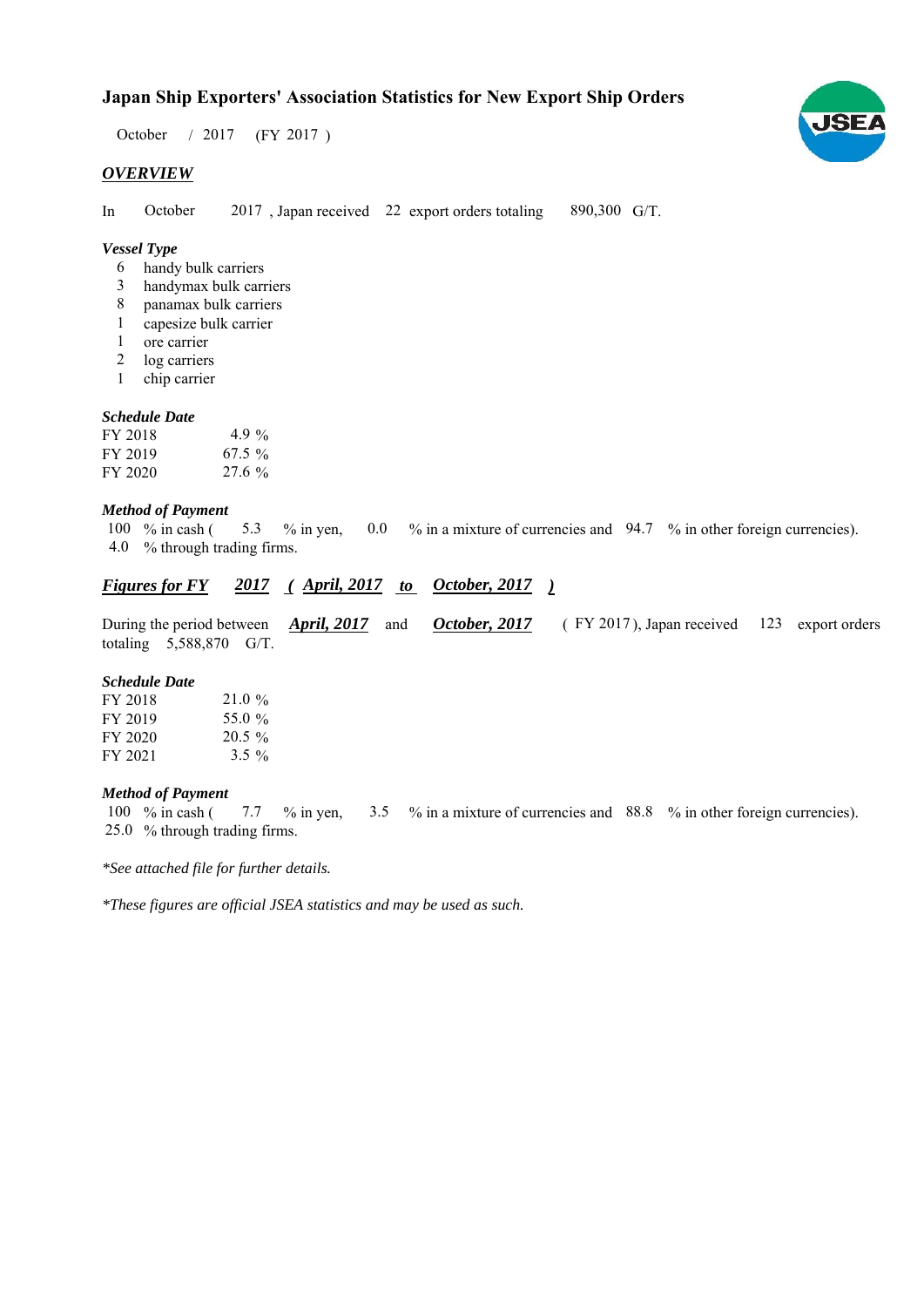## New Export Orders Placed in October 2017 (FY 2017) Based on Fiscal Year

| Description          |     | Apr 16 to Mar 17 |     | Apr 17 to June 17 |     | July 2017 |     | August 2017 |     | September 2017 |     | October 2017 |     | Apr 17 to Oct 17 |     | Jan 17 to Oct 17 |
|----------------------|-----|------------------|-----|-------------------|-----|-----------|-----|-------------|-----|----------------|-----|--------------|-----|------------------|-----|------------------|
|                      | No. | G/T              | No. | G/T               | No. | G/T       | No. | G/T         | No. | G/T            | No. | G/T          | No. | G/T              | No. | G/T              |
| General Cargos       |     | 230,000          |     | 305,000           |     |           |     | 151,000     |     | 151,000        |     |              |     | 607,000          |     | 837,000          |
| <b>Bulk Carriers</b> | 63  | 2,834,650        | 38  | 1,606,570         | 131 | 449,500   | 20  | 612,400     | 16  | 593,950        | 22  | 890,300      | 109 | 4,152,720        | 133 | 5,362,620        |
| Tankers              |     | 1,728,159        |     | 271,800           |     | 542,700   |     |             |     | 14,650         |     |              | 10  | 829,150          |     | 1,751,310        |
| Combined Carriers    |     |                  |     |                   |     |           |     |             |     |                |     |              |     |                  |     |                  |
| Others               |     |                  |     |                   |     |           |     |             |     |                |     |              |     |                  |     |                  |
| Total                | 95  | 4,792,809        | 43  | 2,183,370         |     | 992,200   | 21  | 763,400     | 20  | 759,600        | 22  | 890,300      | 123 | 5,588,870        | 164 | 7,950,930        |
| FY 2017/FY2016 (%)   |     | $*23.8$          |     | 305.2             |     | 327.1     |     | 275.4       |     | 402.1          |     | 713.4        |     | 347.2            |     | ** 274.6         |
| In CGT               |     | 2,002,825        |     | 933,895           |     | 378,397   |     | 375,991     |     | 368,326        |     | 401,797      |     | 2,458,406        |     | 3,412,840        |

*Figures for shipbuilding orders of 500 G/T and over for export as steel vessels placed with JSEA members are covered.*

\*FY 2016/FY2015

\*\*Calendar Year 2017

JSEA (November 2017)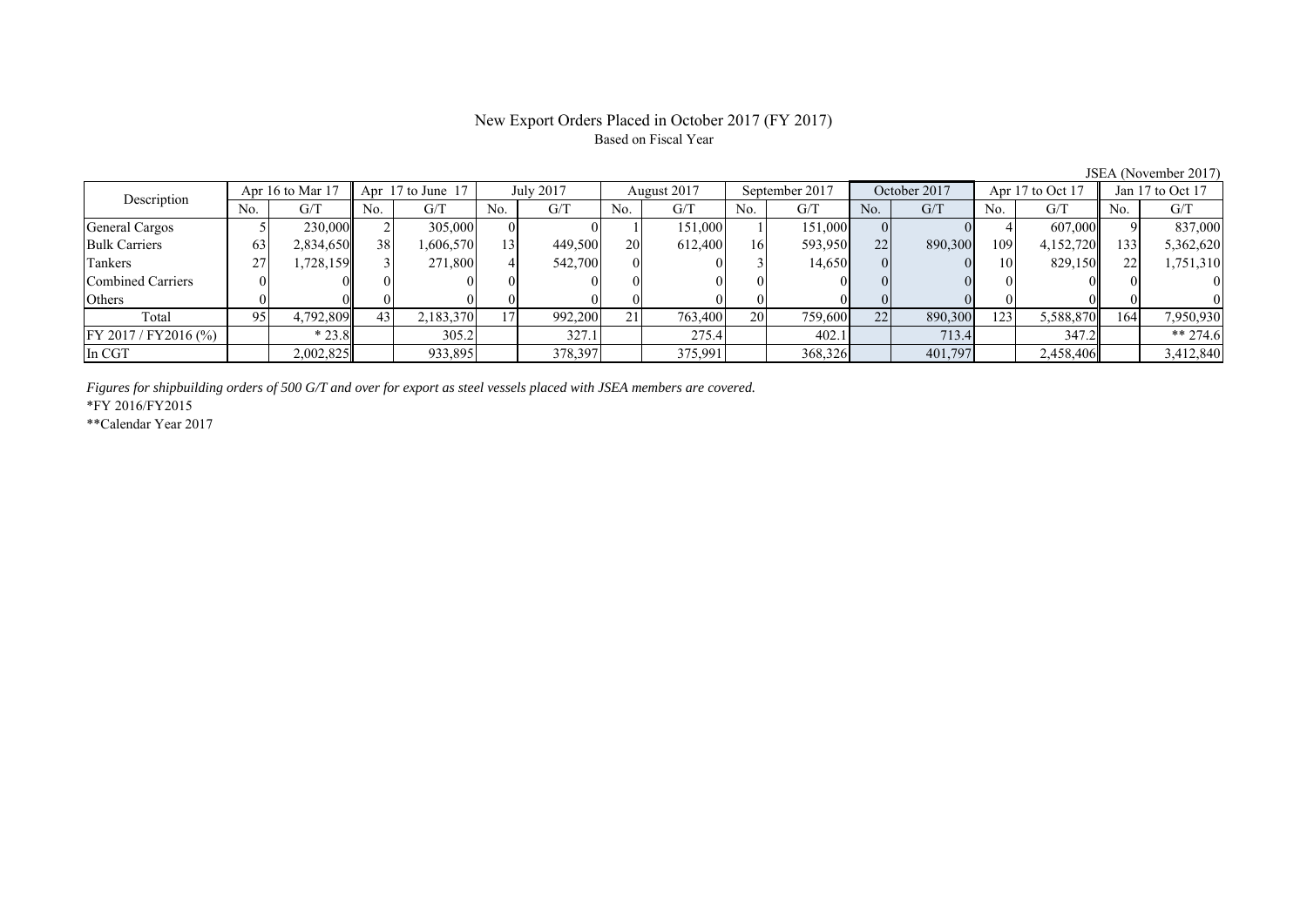## Export Ships Delivered in October 2017 (FY 2017) Based on Fiscal Year

| Description          |     | Apr $16$ to Mar $17$ |     | Apr 17 to June 17 |     | <b>July 2017</b>        |     | August 2017 |                 | September 2017 |          | October 2017 |     | Apr $17$ to Oct $17$ |     | Jan 17 to Oct 17 |
|----------------------|-----|----------------------|-----|-------------------|-----|-------------------------|-----|-------------|-----------------|----------------|----------|--------------|-----|----------------------|-----|------------------|
|                      | No. | G/T                  | No. | G/T               | No. | $\mathrm{G}/\mathrm{T}$ | No. | G/T         | No.             | G/T            | No.      | G/T          | No. | G/T                  | No. | G/T              |
| General Cargos       |     | 929,115              |     | 602,051           |     | 75,044                  |     | 76,299      |                 | 301,341        |          | 362,108      |     | 1,416,843            |     | 1,792,748        |
| <b>Bulk Carriers</b> | 223 | 8,589,607            | 41  | ,464,484          | 19  | 725,780                 |     | 425,262     | 12 <sup>1</sup> | 330,572        | 11       | 407,996      | 94  | 3,354,094            | 180 | 6,602,392        |
| Tankers              |     | 1,336,139            |     | 663,798           |     | 262,277                 |     | 63,497      |                 | 231,512        |          | 21,316       | 20  | 1,242,400            | 30  | 1,575,574        |
| Combined Carriers    |     |                      |     |                   |     |                         |     | $\Omega$    |                 |                | $\Omega$ |              |     |                      |     |                  |
| Others               |     | 20,637               |     | 125.572           |     |                         |     | 01          |                 |                |          |              |     | 125.572              |     | 146.209          |
| Total                | 265 | 10,875,498           | 56  | 2,855,905         | 25  | 1,063,101               |     | 565,058     | 19              | 863,425        | 14       | 791,420      | 127 | 6,138,909            | 229 | 10,116,923       |
| FY 2017 / FY2016 (%) |     | $*91.9$              |     | 100.0             |     | 178.0                   |     | 93.0        |                 | 77.0           |          | 135.5        |     | 106.5                |     | ** 96.1          |
| In CGT               |     | 5,149,199            |     | .344,728          |     | 493,380                 |     | 259,954     |                 | 404,144        |          | 357,369      |     | 2,859,575            |     | 4,794,234        |

*Deliveries of new shipbuilding orders of 500 G/T and over for export as steel vessels placed with JSEA members are covered.*

\*FY 2016/FY2015

\*\*Calendar Year 2017

JSEA (November 2017)